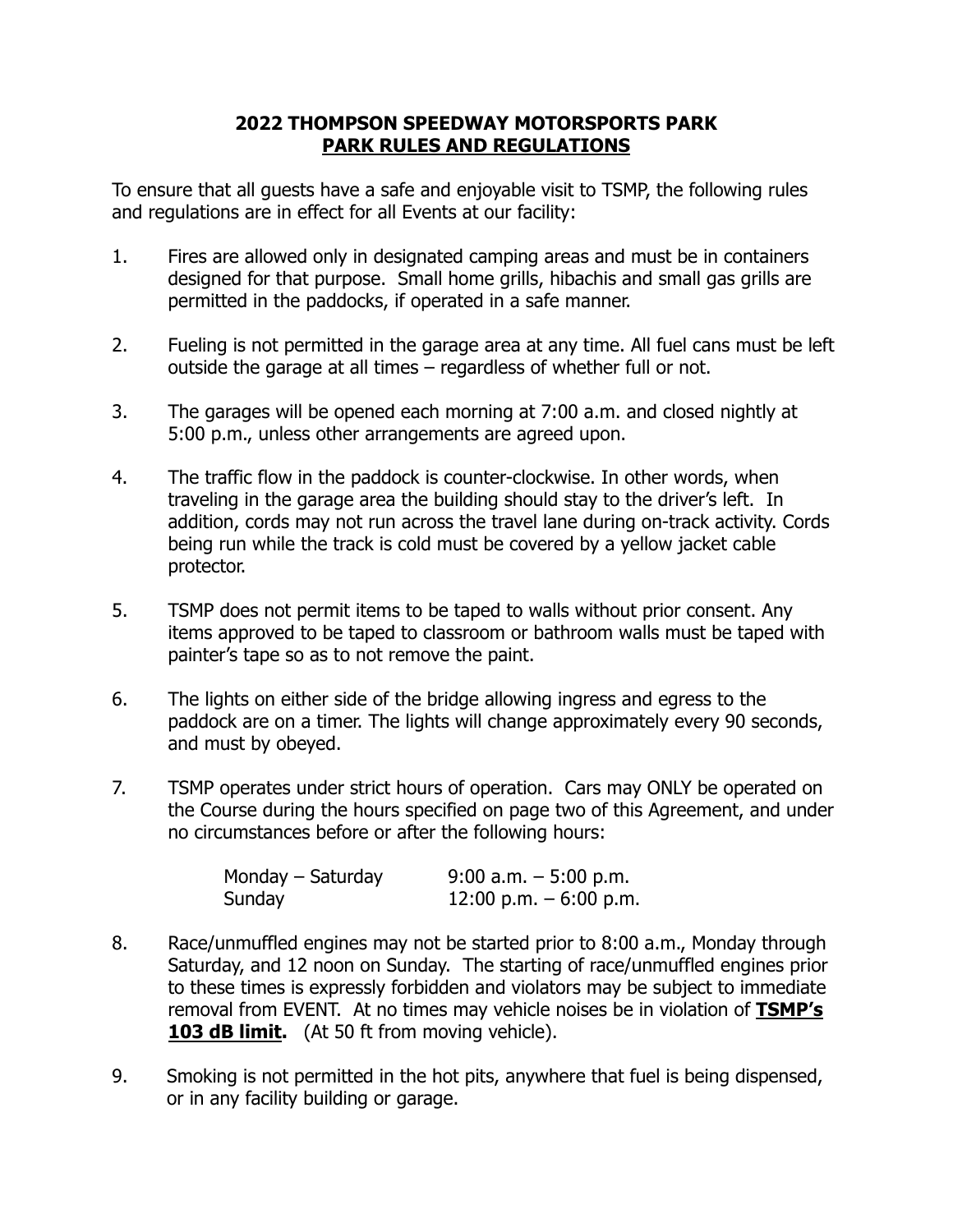- 10. No vehicles of any kind are permitted on the Race Course, Autocrosses and Skid Pad without the express consent of TSMP.
- 11. TSMP shall have the right, at any time, in its sole discretion, to refuse admission to or eject from TSMP or from any facility in TSMP any person for conduct which may be unsafe, discourteous, verbally or physically abusive, influenced by alcohol, drugs, or controlled substances, or may otherwise diminish the safety, health, or enjoyment of others on the premises.
- 12. Aerial photography, or the taking of photographs or video by individuals from an elevated position in which the camera is not supported by a ground-based structure, such as remote controlled fixed-wing or multi-rotor Unmanned Aircraft Systems (UAS) drones, balloons, blimps and dirigibles, rockets, kites, parachutes, stand alone telescoping and vehicle mounted poles, either triggered remotely or automatically is prohibited without prior consent by TSMP. Violators in possession and/or operation at any time will be subject to confiscation of their unmanned aircraft, immediate removal from the property, and further prosecution by Law Enforcement.
- 13. Nothing may be affixed to the driver/rider helmets including but not limited to Go Pro cameras.
- 14. In accordance with Connecticut state regulations, TSMP retains the right to halt on-track activities at any point during the period specified in this agreement.
- 15. USER is responsible to pay for all damage to the track, autocross courses, skid pad, and other facilities incurred in connection with USER's event, including but not limited to damage to structures, asphalt, Armco, safety barriers, tire walls, shrubbery, and trees.
- 16. Children under the age of sixteen (16) must be accompanied by an adult while in the paddocks. For their safety and that of others, children must be kept under adult supervision at all times.
- 17. Children under the age of sixteen (16) are not permitted to drive golf carts or operate any other motorized vehicles at TSMP. This applies to all golf carts, whether used from TSMP or privately owned.

18. The use of non-golf cart personal paddock vehicles (i.e. atv) are allowed in the paddock only. Golf carts may be operated anywhere on the facility. Common sense and care must be exercised and applied to the use of such vehicles. Personal powered